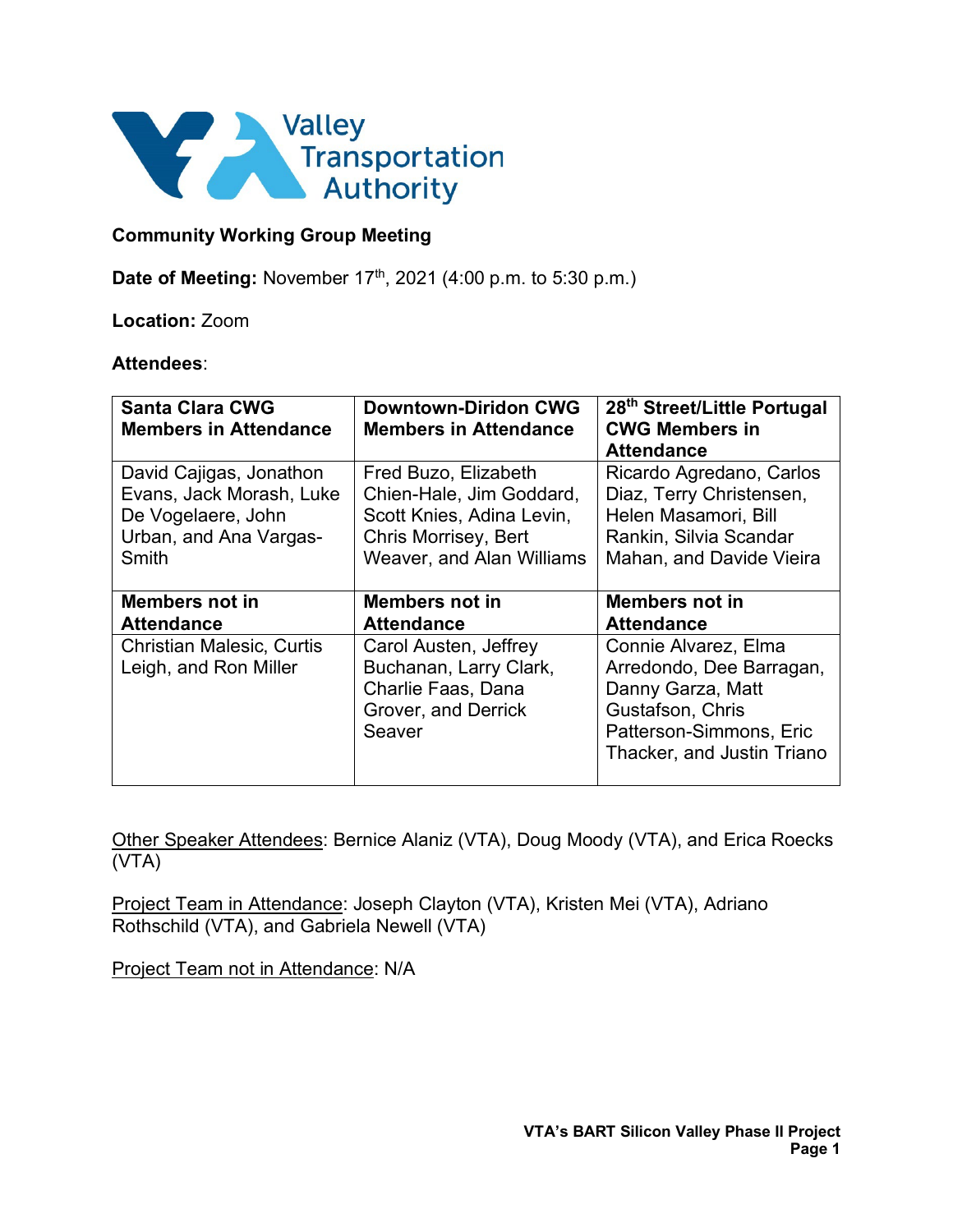# **Meeting Agenda:**

- Welcome and Introductions
- Follow-up Items
- Phase II Update & 2021 Review
- Station Access & Circulation
- Look Ahead to 2022
- CWG Member Report Out
- Next Steps

# **Follow-Up Items:**

- Use of penalties within contracts
- VTA protections for non-performance of major contractors
- Status of Phase I ridership
- Items missing and in need of changes within agreements
- Platform accessibility at Santa Clara Station
- Pedestrian access between the tunnel to Caltrain and the Santa Clara BART platform
- City Hall/SJSU & Fountain Alley entrances from 2007 EIR
- Bus service between Santa Clara Station and the Airport

| <b>Comments, Issues and Questions</b>                                                                                                             | <b>Response</b>                                                                                                                                                                                                                                                                                                                                                                                                                                                                                                                                                                         |
|---------------------------------------------------------------------------------------------------------------------------------------------------|-----------------------------------------------------------------------------------------------------------------------------------------------------------------------------------------------------------------------------------------------------------------------------------------------------------------------------------------------------------------------------------------------------------------------------------------------------------------------------------------------------------------------------------------------------------------------------------------|
| <b>Follow-Up Items</b>                                                                                                                            |                                                                                                                                                                                                                                                                                                                                                                                                                                                                                                                                                                                         |
| In the wayfinding guidelines, is the team<br>working with MTC for integrated transit<br>wayfinding that is moving forward at a<br>regional level? | Yes, we are working in accordance with the MTC<br>wayfinding guidelines.                                                                                                                                                                                                                                                                                                                                                                                                                                                                                                                |
| When is the next opportunity to meet in<br>person?                                                                                                | We are currently tracking health orders and hope<br>sometime next year we can go back to have a couple<br>meetings in person.                                                                                                                                                                                                                                                                                                                                                                                                                                                           |
| Why don't the contracts use penalties?                                                                                                            | Penalties are not allowable on FTA projects per public<br>policy. However, we do have liquidated damages in<br>Contract Package 2 (CP2) to discourage non-<br>compliance with several potential contract issues,<br>including meeting schedules, unauthorized substitution<br>of key personnel, etc.                                                                                                                                                                                                                                                                                    |
| What protections does VTA have for non-<br>performance of major contractors?                                                                      | Finding the contractor in breach of contract is often an<br>effective deterrent. Additionally, we do have a<br>Payment Bond in the amount of 100% of the Contract<br>Price that guarantees the contractor's payment to<br>subcontractors and material suppliers, and a<br>Performance Bond in the amount of 50% of the<br>Contract Price that guarantees the contractor's<br>performance on the contract. The amount of the<br>Performance Bond is greater than the maximum<br>potential loss at any time during the Contract to ensure<br>the contractor or their Surety will perform. |
| What is the status of the Phase I<br>ridership?                                                                                                   | In October 2021, the Milpitas Station averaged 531<br>riders each weekday, while Berryessa/North San Jose<br>Station averaged 727 weekday riders.                                                                                                                                                                                                                                                                                                                                                                                                                                       |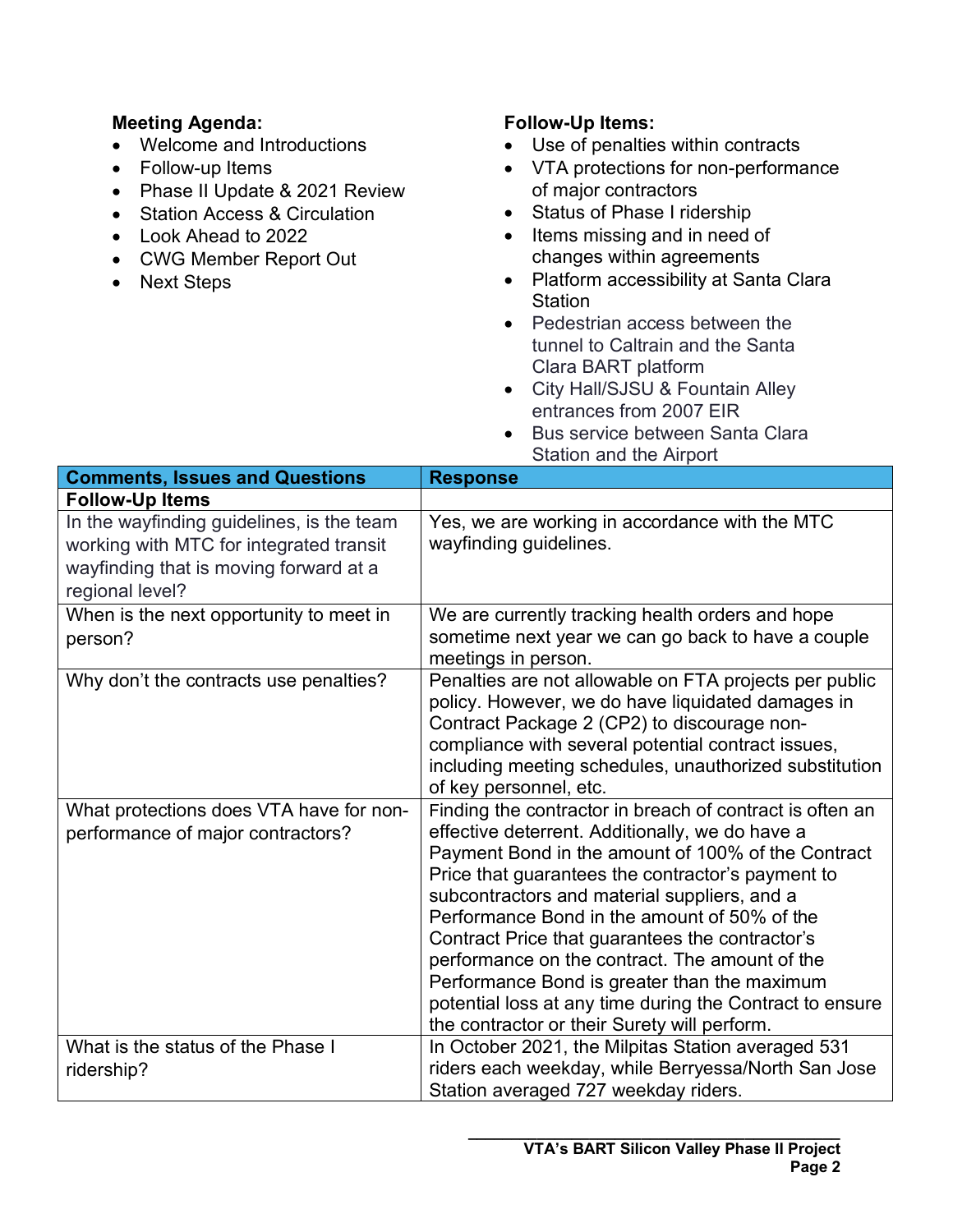| <b>Phase II Updates &amp; 2021 Review</b>                                                                                                                                                                                                                  |                                                                                                                                                                                                                                                                                                                                                                                                                                                                                                                                                                                                                                                                                                                                                                                                                                                                                                                   |
|------------------------------------------------------------------------------------------------------------------------------------------------------------------------------------------------------------------------------------------------------------|-------------------------------------------------------------------------------------------------------------------------------------------------------------------------------------------------------------------------------------------------------------------------------------------------------------------------------------------------------------------------------------------------------------------------------------------------------------------------------------------------------------------------------------------------------------------------------------------------------------------------------------------------------------------------------------------------------------------------------------------------------------------------------------------------------------------------------------------------------------------------------------------------------------------|
| If FTA really thinks this is \$9B project not<br>a \$7B project, when does the project get<br>right sized with a budget that produces a<br>project that emphasizes lasting quality?<br>We fear a project that is already value<br>engineering out quality. | The FTA did a probabilistic calculation on top of VTA's<br>cost estimates. VTA's cost estimates were at a very<br>early stage of engineering (less than 15% design<br>complete). We've since advanced the project<br>significantly and are closer to 30% design. The more<br>we advance the project and start getting in bids,<br>especially the bids for the CP2 package (65% of this<br>project), we'll have a much better idea of what the<br>actual cost will be. So, while the FTA added this<br>contingency and risk, much of this was added because<br>of the early level of design. We've already made efforts<br>and have advanced the project in a way to reduce<br>risks. As we advance this, we will be continuing to look<br>at other identified risks and methods to reduce and<br>eliminate them. That's why we have two years to<br>advance this project and get a more certain cost<br>estimate. |
| Project staff reported to VTA Board in<br>early November that the Stations RFP will<br>not be released in February as you<br>showed today.                                                                                                                 | We're looking at the possibility of pushing that out<br>because of underground work that is happening on<br>CP2, and there may not be time constraints for issuing<br>in February. We don't have definitive date yet, hence<br>why chart is not updated yet.                                                                                                                                                                                                                                                                                                                                                                                                                                                                                                                                                                                                                                                      |
| How may the Infrastructure Investment<br>and Jobs Act recently passed by<br>Congress benefit VTA's BART Silicon<br>Valley Phase II Project?                                                                                                                | The Expedited Project Delivery (EPD) Pilot Program<br>has a funding cap of 25% of the project's costs. The<br>additional funding provided by this legislation could<br>mean there's a possibility of other federal funding for<br>the project.                                                                                                                                                                                                                                                                                                                                                                                                                                                                                                                                                                                                                                                                    |
| How will the eminent domain process that<br>you're undertaking at the 28 <sup>th</sup> Street/Little<br>Portugal Station impact the project's<br>schedule?                                                                                                 | We've scheduled those properties based on need and<br>urgency. Given the lengthy process, we've allowed for<br>that in the schedule. Because we're delivering from<br>west to east, station work will occur a little bit later. We<br>don't foresee any types of delay based on the<br>procurement schedule.                                                                                                                                                                                                                                                                                                                                                                                                                                                                                                                                                                                                      |
| What is included in the cooperative<br>agreements?                                                                                                                                                                                                         | The cooperative agreements are different for each<br>entity. For the cities, cooperative agreement 1 refers to<br>what the city is reviewing and includes the elements<br>leading up to the procurement process, such as<br>reviewing documents and specifications as part of the<br>contact. Cooperative agreement 2 begins once<br>contractors are on board and are in the process of<br>reviewing subsequent plans, overarching guidelines for<br>how the project and cities will interact to advance<br>project activities.                                                                                                                                                                                                                                                                                                                                                                                   |
| What is missing from the agreements<br>which need additional changes?                                                                                                                                                                                      | The Master Agreement provides the general provisions<br>for interaction and cooperation between VTA and third                                                                                                                                                                                                                                                                                                                                                                                                                                                                                                                                                                                                                                                                                                                                                                                                     |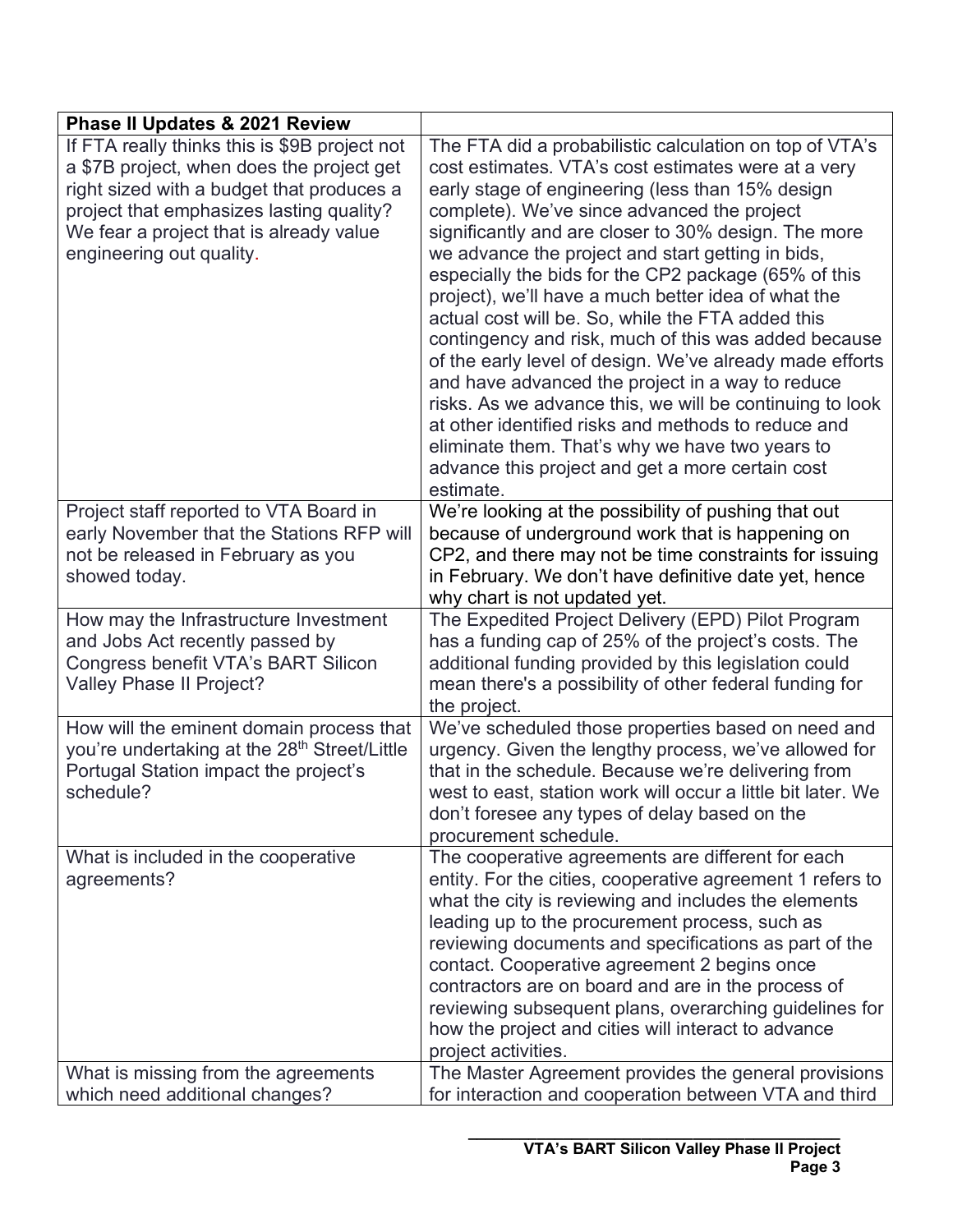|                                                                                                                                                                                                                                                                                                                                                                     | parties for preliminary engineering, final design, and<br>construction of the project. Cooperative agreements<br>serve to further define the provisions, terms, and<br>conditions of the project.                                                                                                                                                                                                                                                                                                                                                                                                                                                                     |
|---------------------------------------------------------------------------------------------------------------------------------------------------------------------------------------------------------------------------------------------------------------------------------------------------------------------------------------------------------------------|-----------------------------------------------------------------------------------------------------------------------------------------------------------------------------------------------------------------------------------------------------------------------------------------------------------------------------------------------------------------------------------------------------------------------------------------------------------------------------------------------------------------------------------------------------------------------------------------------------------------------------------------------------------------------|
| Will VTA inform the CWGs of other<br>eminent domain proceedings? For<br>instance, we read in newspaper about the<br>Swenson take for Downtown San José<br>Station, and it is our understanding other<br>takes are needed for the second portal,<br>etc.                                                                                                             | All real estate items go to VTA's Board. We can follow<br>that and present those updates to the CWGs.                                                                                                                                                                                                                                                                                                                                                                                                                                                                                                                                                                 |
| <b>Station Access &amp; Circulation</b>                                                                                                                                                                                                                                                                                                                             |                                                                                                                                                                                                                                                                                                                                                                                                                                                                                                                                                                                                                                                                       |
| If stations are designed with only two<br>escalators, what if one breaks down?<br>Those stations are deep.                                                                                                                                                                                                                                                          | Stations will also include elevators and stairs.                                                                                                                                                                                                                                                                                                                                                                                                                                                                                                                                                                                                                      |
| Will E St. James Street be closed to<br>westbound through traffic?                                                                                                                                                                                                                                                                                                  | In coordination with the City of San José, we have<br>heard long-term plans to close E St. James Street to<br>vehicular traffic but maintain access for bikes and<br>pedestrians.                                                                                                                                                                                                                                                                                                                                                                                                                                                                                     |
| How long will eminent domain impact<br>project schedules? What kind of impacts<br>do you foresee on the overall project?<br>Eminent Domain should always be a last<br>resort. Why isn't VTA giving developers<br>an opportunity to present superior station<br>entrance designs integrated into their<br>buildings (total six station entrances<br>Downtown alone)? | By law, VTA is required to follow a process that<br>includes obtaining an independent appraisal. This is<br>then presented as an offer to the owner based on the<br>appraisal with hopes of resolving the matter. Litigation<br>is a last resort but may be necessary in some<br>instances if VTA is unable to resolve the matter with<br>the property owner. The Project schedule has<br>considered the potential for Eminent Domain.<br>Properties are schedule based on need and urgency.<br>Because we're delivering from west to east, station<br>work will occur a little bit later. We don't foresee any<br>types of delay based on that procurement schedule. |
|                                                                                                                                                                                                                                                                                                                                                                     | When it is determined that real estate may be required,<br>VTA hires an independent licensed appraiser to<br>determine the Fair Market Value of the proposed<br>acquisition. The appraisal typically occurs after<br>environmental clearance and after the engineering<br>team confirms the property is required along with the<br>boundaries and nature of the needed property<br>interest(s). The appraisal will subsequently be<br>reviewed by an independent review appraiser.<br>VTA will then prepare an offer based on just                                                                                                                                    |
|                                                                                                                                                                                                                                                                                                                                                                     | compensation (fair market value, as defined under<br>California law) and present the offer to the property<br>owner. The property owner can accept the offer or                                                                                                                                                                                                                                                                                                                                                                                                                                                                                                       |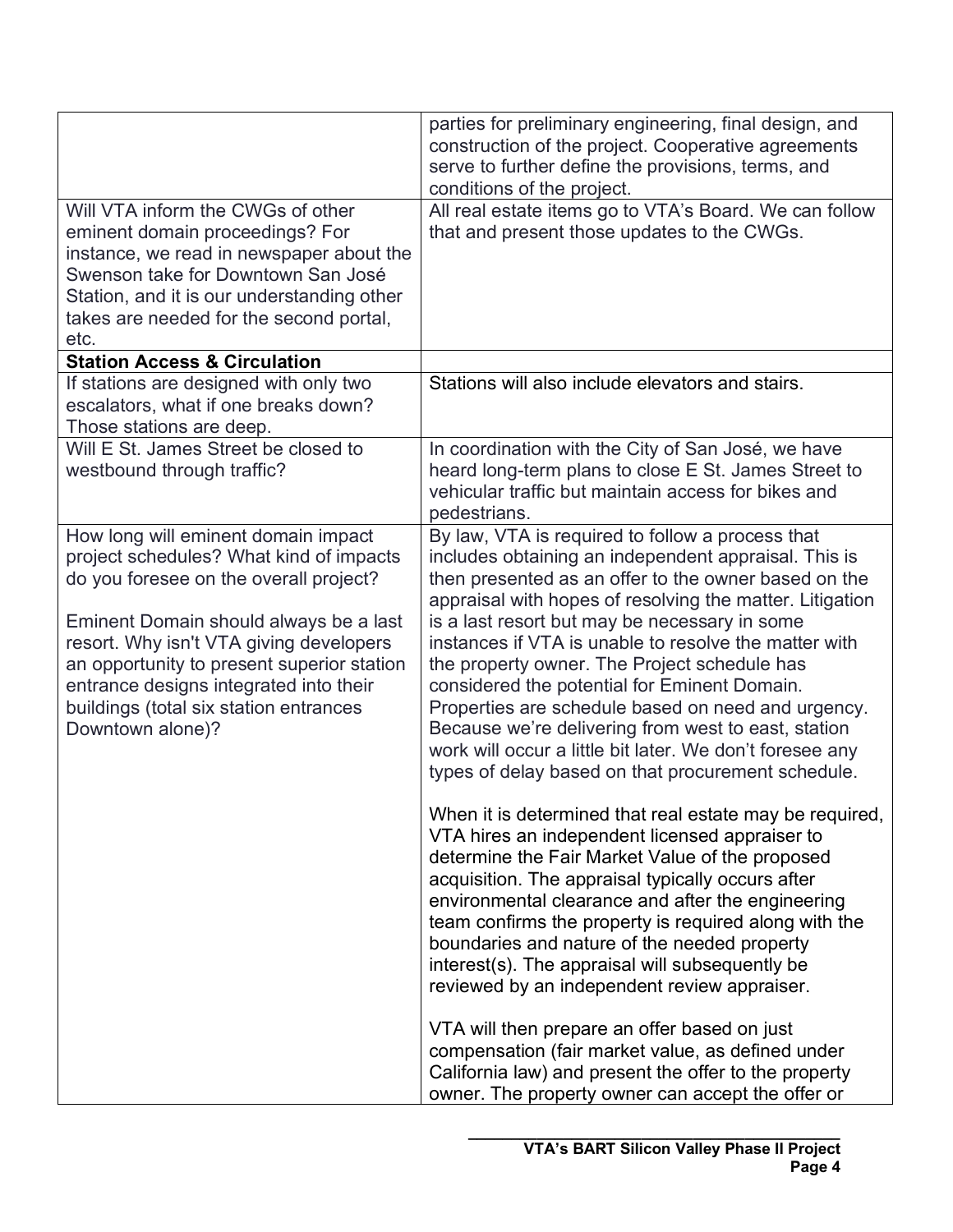|                                                                                    | make a counter-offer to VTA. If the property owner                                                        |
|------------------------------------------------------------------------------------|-----------------------------------------------------------------------------------------------------------|
|                                                                                    | desires to hire his/her own appraiser, VTA will                                                           |
|                                                                                    | reimburse the owner for his/her costs for the appraisal                                                   |
|                                                                                    | up to \$5,000.                                                                                            |
|                                                                                    | If VTA and the property owner agree on the purchase                                                       |
|                                                                                    | price and other terms and conditions, a contract will be                                                  |
|                                                                                    | signed between the parties, and escrow will be                                                            |
|                                                                                    | opened. During escrow, issues affecting the title will                                                    |
|                                                                                    | need to be resolved. Upon close of escrow, the                                                            |
|                                                                                    | property owner will be paid the agreed upon purchase                                                      |
|                                                                                    | price, and the property will be conveyed to VTA. If the                                                   |
|                                                                                    | properties cannot agree, VTA Real Estate will seek                                                        |
|                                                                                    | VTA Board authority to file an eminent domain.                                                            |
| VTA verbally promised an acre of plaza                                             | The exact dimensions of the station plaza are not yet                                                     |
| space at 28 <sup>th</sup> Street/Little Portugal                                   | defined though the current layout shows approximately                                                     |
| Station. What are we getting?                                                      | 30k-40k sq.ft. (just short of an acre) near the station.                                                  |
|                                                                                    | VTA will be kicking off their 28th Street/Little Portugal                                                 |
|                                                                                    | Design Development Framework effort, which will                                                           |
|                                                                                    | further plan the site and is expected to include a                                                        |
|                                                                                    | community plaza separate from the station plaza                                                           |
|                                                                                    | described as part of this access work.                                                                    |
| What is the walk distance between BART                                             | The Diridon Station entrance on Cahill Street will be                                                     |
| and Caltrain at the Diridon BART Station                                           | approximately 200 feet (approximately 50 seconds)                                                         |
| and the Santa Clara Station?                                                       | from the planned north entrance of the future Diridon                                                     |
|                                                                                    | Station. The walk distance between Santa Clara BART                                                       |
|                                                                                    | and Caltrain Stations will be approximately 300 feet                                                      |
|                                                                                    | (approximately 1 minute 15 seconds).                                                                      |
| For Downtown San José Station, many                                                | Platforms are stacked at Downtown San José and                                                            |
| <b>BART</b> customers will come from                                               | Diridon Stations. Due to this, platforms are only                                                         |
| generators on south side of Santa Clara                                            | possible on one side. Entrances were places on the                                                        |
| Street (SJSU, City Hall, convention                                                | same side as platforms. For Downtown San José, the                                                        |
| center, etc.). The only access to the<br>station is from north side of Santa Clara | entrances are on the north side of Santa Clara Street,                                                    |
| Street, requiring many BART riders to                                              | and for Diridon Station they are on south side. More<br>information will be provided in a future meeting. |
| cross Santa Clara Street at grade. This is                                         |                                                                                                           |
| not consistent with the design of major                                            | A southern entrance is not part of this project, but the                                                  |
| subway stations around the world that                                              | project is accommodating for a future connection                                                          |
| typically provide station access from both                                         | which could be advanced as a separate project.                                                            |
| sides of a major street.                                                           |                                                                                                           |
| How many car parking spaces are                                                    | Approximately 500 shared parking spots.                                                                   |
| proposed for Santa Clara Station?                                                  |                                                                                                           |
| Why is access to the at-grade Santa                                                | Since BSVII approval in 2018, VTA shifted the Santa                                                       |
| Clara platform via an elevated                                                     | Clara BART station to be co-located with the Newhall                                                      |
| concourse?                                                                         | Maintenance Facility within the VTA-owned property.                                                       |
|                                                                                    | The design team looked at several configuration                                                           |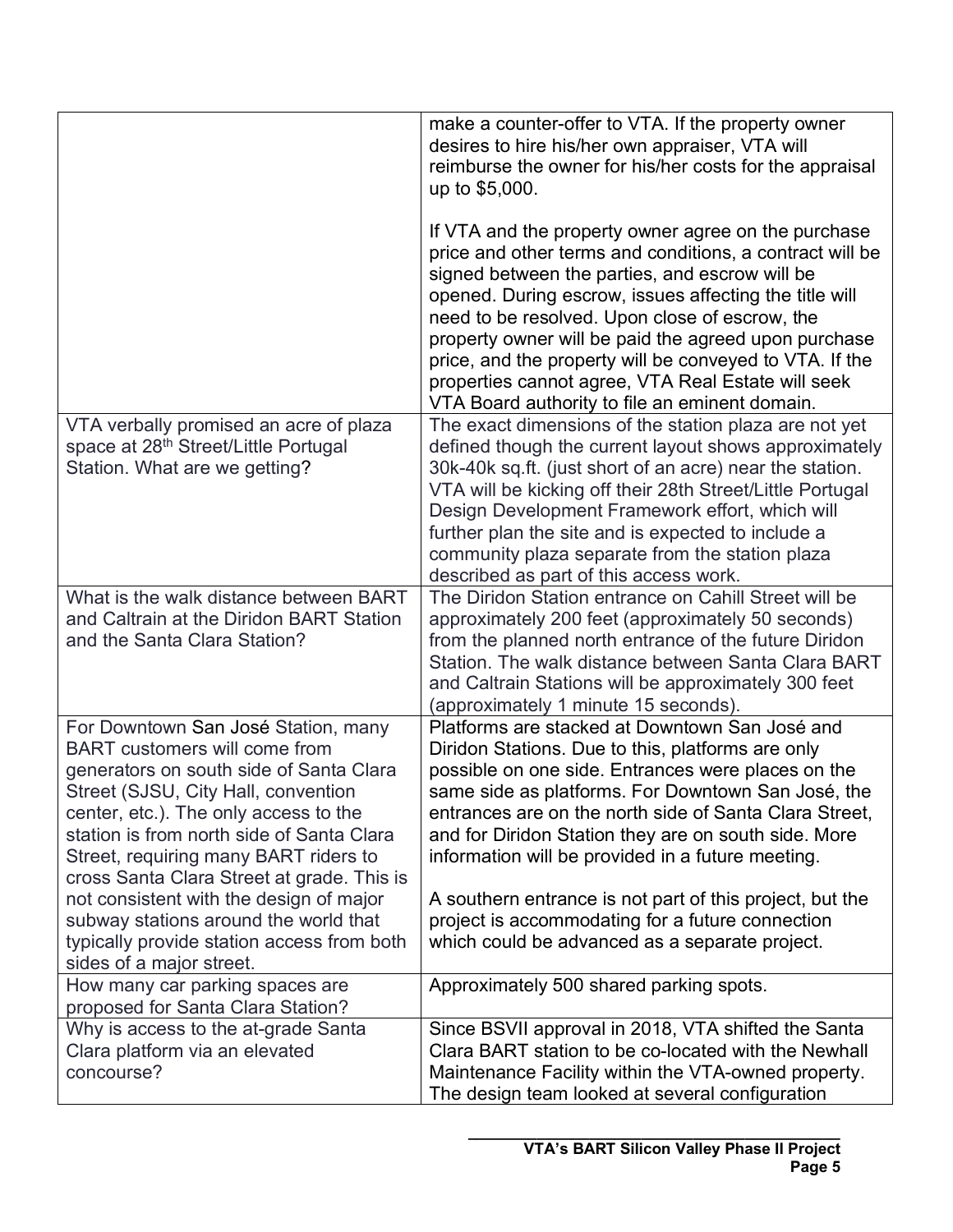|                                                                                                                                                          | options including locating the concourse underground,<br>an end loading ground level concourse, and above<br>ground concourse. To accommodate all of the<br>essential elements for an operational BART station<br>and maintenance facility, the station concourse is<br>elevated, providing access across the BART storage<br>tracks.                                                                                                                                                                                                                                                                                                                                                                                                                                                                                                                                                                                                                                                                                                                                                                                                                                                            |
|----------------------------------------------------------------------------------------------------------------------------------------------------------|--------------------------------------------------------------------------------------------------------------------------------------------------------------------------------------------------------------------------------------------------------------------------------------------------------------------------------------------------------------------------------------------------------------------------------------------------------------------------------------------------------------------------------------------------------------------------------------------------------------------------------------------------------------------------------------------------------------------------------------------------------------------------------------------------------------------------------------------------------------------------------------------------------------------------------------------------------------------------------------------------------------------------------------------------------------------------------------------------------------------------------------------------------------------------------------------------|
| Explain the pedestrian access from the<br>west side of the Caltrain tracks utilizing<br>the pedestrian undercrossing to the<br>Santa Clara BART station. | BART patrons gain access to boarding platforms from<br>the concourse that includes fare gates. Patrons<br>accessing the west side of the BART station from the<br>existing undercrossing (1) will pass a bicycle storage<br>facility (2) and use elevators and stairs (3) up to the<br>elevated concourse (4). Patrons will enter the fare<br>gates and travel down to the station platforms (5) via<br>elevator, escalators, or stairs. This is a consistent<br>approach throughout the BART system based on<br><b>BART Facility requirements.</b>                                                                                                                                                                                                                                                                                                                                                                                                                                                                                                                                                                                                                                              |
| Where is the parking structure located at<br>the Santa Clara Station?                                                                                    | The parking garage will be located at the south east<br>section of the site plan between the Caltrain tracks and<br>future Champions Way with the ramp planned to tie in<br>where Champions Way curves.                                                                                                                                                                                                                                                                                                                                                                                                                                                                                                                                                                                                                                                                                                                                                                                                                                                                                                                                                                                          |
| What is the estimated transfer time for<br><b>BART</b> to Caltrain at Santa Clara and<br><b>Diridon Stations?</b>                                        | We do not have this level of detail yet.                                                                                                                                                                                                                                                                                                                                                                                                                                                                                                                                                                                                                                                                                                                                                                                                                                                                                                                                                                                                                                                                                                                                                         |
| What happened to the City Hall/SJSU &<br>Fountain Alley entrances cleared in the<br>2007 EIR?                                                            | The 2007 EIR included potential entrances for two<br>Downtown San José Station alternatives: East and<br>west alternatives. These entrances were developed for<br>the tunnel configuration at the time, which was the<br>twin-bore tunneling methodology. The 2018 Final<br>SEIS/SEIR also includes clearance of entrances on<br>the south side of Santa Clara Street, including<br>Fountain Alley and Market Street for the 'west<br>alternative', and a site east of City Hall for the 'east<br>alternative'. However, these entrances are feasible<br>only under the twin-bore configuration, which was still<br>being considered at the time of the Final SEIS/SEIR.<br>With the selection of the single-bore tunnel design with<br>stacked track configuration, station entrances are only<br>possible on one side of the street. VTA selected the<br>'west' downtown station alternative over the 'east'<br>based on stakeholder and agency input. While<br>included in the Final SEIS/SEIR, the entrances on the<br>south side of Santa Clara Street are not part of the<br><b>BSVII Project as defined by the Federal Transit</b><br>Administration's Record of Decision (ROD) that must |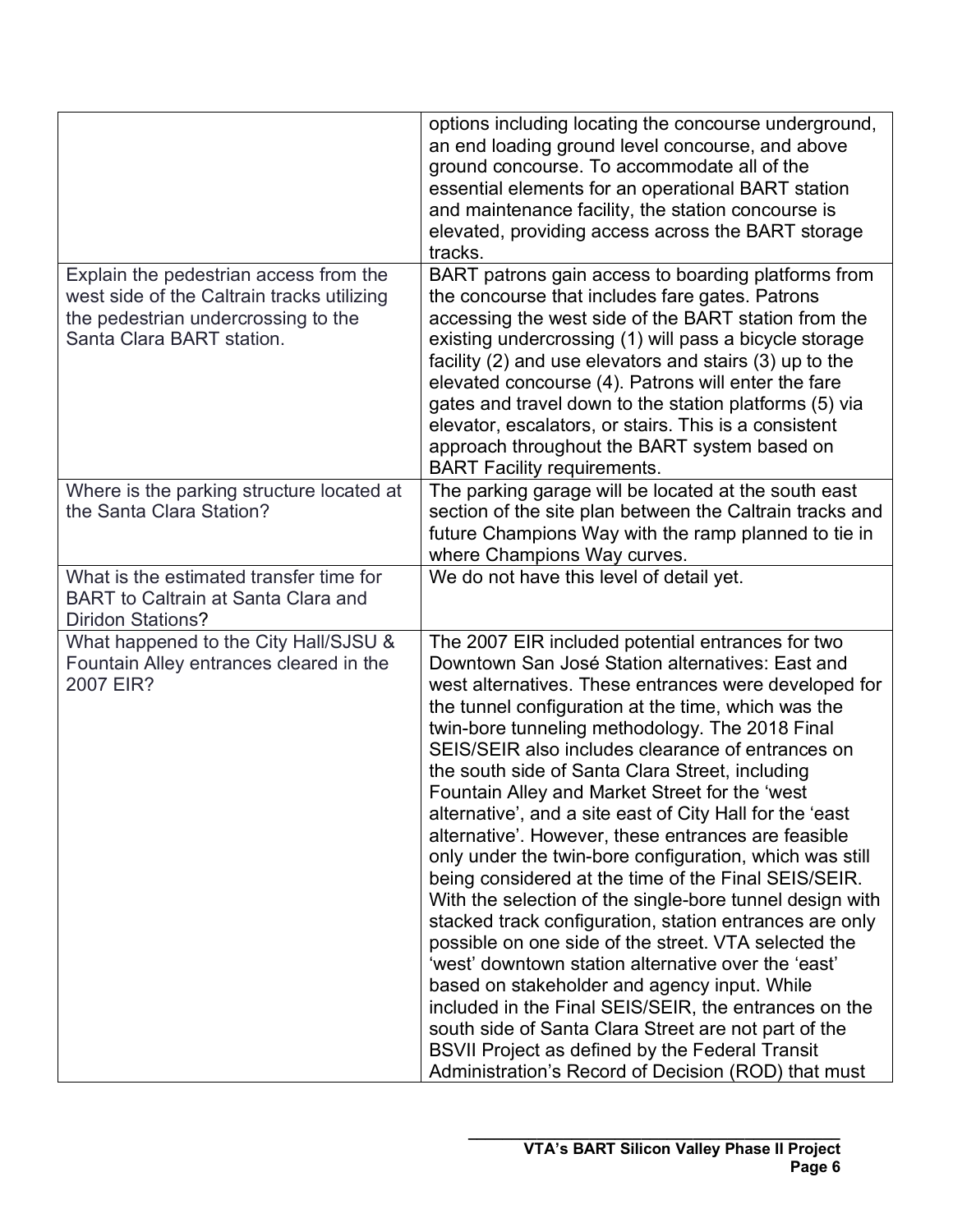|                                                                                                                                                    | be adhered to in order to remain eligible for federal<br>funding.                                                                                                                                                                                                                                                                                                                                                                                                                                                                                                                                                                                                                                                                                                                                                                                                      |
|----------------------------------------------------------------------------------------------------------------------------------------------------|------------------------------------------------------------------------------------------------------------------------------------------------------------------------------------------------------------------------------------------------------------------------------------------------------------------------------------------------------------------------------------------------------------------------------------------------------------------------------------------------------------------------------------------------------------------------------------------------------------------------------------------------------------------------------------------------------------------------------------------------------------------------------------------------------------------------------------------------------------------------|
| Why is there no bus service planned<br>between Santa Clara Station and the<br>Airport?                                                             | VTA's Route 60 provides airport access from the<br>Santa Clara Transit Center as well as from the existing<br>bus stop on Coleman Avenue south of Brokaw Road.<br>The Santa Clara BART Station will be connected via<br>the existing pedestrian undercrossing to the Santa<br>Clara Transit Center that includes Caltrain as well as<br>VTA buses.                                                                                                                                                                                                                                                                                                                                                                                                                                                                                                                     |
| Is BART is no longer attempting to be<br>part of the Diridon Integrated Station<br>Concept (DISC)?                                                 | Five agencies have joined together to prepare and<br>fund the Diridon Integrated Station Concept Plan:<br>California High Speed Rail Authority, Caltrain, the City<br>of San Jose, Santa Clara Valley Transportation<br>Authority, and the Metropolitan Transportation<br>Commission. These Partner Agencies signed a<br>Cooperative Agreement that establishes a framework<br>for the preparation and implementation of the Concept<br>Plan. BART, as a future operator, is involved as a<br>stakeholder and will continue to be involved as the<br>plan progresses.<br>VTA will provide an at-grade connection to the future<br>intermodal Diridon Station from its Diridon BART<br>Station. Because this project is on a different timeline<br>from the DISC, the project is being advanced<br>independently but with close coordination with the<br>DISC partners. |
| How do the underground stations meet<br>the BART guidelines given they have a<br>single elevator access to the platform?                           | Multiple elevators are being provided at each station.                                                                                                                                                                                                                                                                                                                                                                                                                                                                                                                                                                                                                                                                                                                                                                                                                 |
| Look Ahead to 2022                                                                                                                                 |                                                                                                                                                                                                                                                                                                                                                                                                                                                                                                                                                                                                                                                                                                                                                                                                                                                                        |
| Will be the meeting recording be<br>available?                                                                                                     | Meeting recordings are available on request.                                                                                                                                                                                                                                                                                                                                                                                                                                                                                                                                                                                                                                                                                                                                                                                                                           |
|                                                                                                                                                    | Meeting summaries are published at VTA.org/bart                                                                                                                                                                                                                                                                                                                                                                                                                                                                                                                                                                                                                                                                                                                                                                                                                        |
| When is the final JCL Consulting report<br>available and did VTA edit out any<br>mention of a Business Interruption Fund<br>(BIF) from the report? | More information will be presented at the small<br>business task force meeting and a future CWG<br>meeting.                                                                                                                                                                                                                                                                                                                                                                                                                                                                                                                                                                                                                                                                                                                                                            |
| Similar to LA Metro, will the BIF program<br>be included in the JCL report?                                                                        | We are still working on the report with JC's team.<br>Nothing is finalized with it.                                                                                                                                                                                                                                                                                                                                                                                                                                                                                                                                                                                                                                                                                                                                                                                    |
| It said the boring machine would be built<br>at the west portal. Will boring go west to<br>east?                                                   | That is the current plan - though the Contractor for<br>Contract Package 2 will be finalizing design as well as<br>construction means and methods. Starting at the West<br>Portal allows us to use Newhall Yard for muck<br>extraction and treatment.                                                                                                                                                                                                                                                                                                                                                                                                                                                                                                                                                                                                                  |